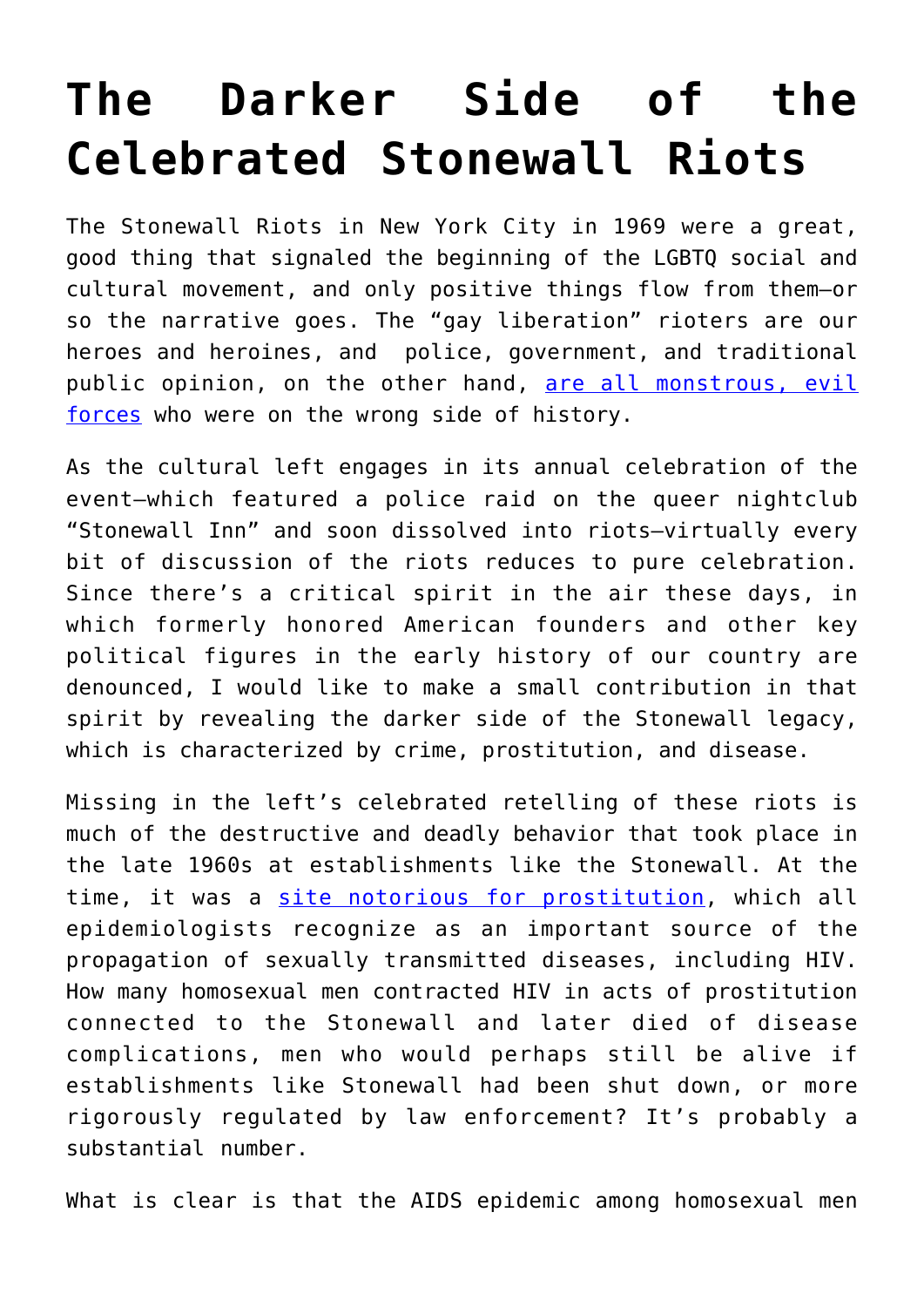was driven by high levels of promiscuous and unprotected sexual activity. Many might have been saved if traditional American society had not simply given in to the cultural worldview of the rioting denizens of Stonewall. Even radical activists such as Larry Kramer, the founder of ACT-UP, [eventually recognized how much the deadliness of AIDS](https://fair.org/extra/sex-panicked/) was related to the extreme libertine view of sexuality propagated by the culture of those rioters.

The Stonewall Inn was also a [Mafia-run site of illegal drug](https://www.thedailybeast.com/how-the-mafia-muscled-in-and-controlled-the-stonewall-inn) [dealing](https://www.thedailybeast.com/how-the-mafia-muscled-in-and-controlled-the-stonewall-inn). How many people died from the consequences of addiction to heroin and other drugs resulting from the drug trade at the Stonewall, again, people who might still be with us had the establishment been closed or more rigorously policed? Without doubt, more than a few.

Celebration of the Stonewall Riots has been connected explicitly by some high-profile activists to organizations that advocate for the legalization of sexual relations between adults and children, including Harry Hay, an important figure in the modern LGBTQ movement who cofounded the Mattachine Society. Outspoken about including groups such as the North American Man/Boy Love Association (NAMBLA) into the mainstream LGBTQ movement, Hay gave a speech at the Stonewall just prior to the 25th anniversary of the Riots in which he spoke positively about NAMBLA and refused to classify them as advocating sexual violence against children.

One of the celebrated heroes of the Stonewall Riots is Marsha P. Johnson, also known asMalcolm Michaels Jr. Johnson/Michaels, a homeless prostitute who selfidentified as a drag queen and admitted to having been arrested more than 100 times, participated in the violence at Stonewall by allegedly throwing bricks at police and dropping a bag full of bricks on a police cruiser from a lamppost. Reputed to have an extremely physically aggressive and violent side, engaging in frequent street fights, Johnson/Michaels may well have suffered from serious mental illness such